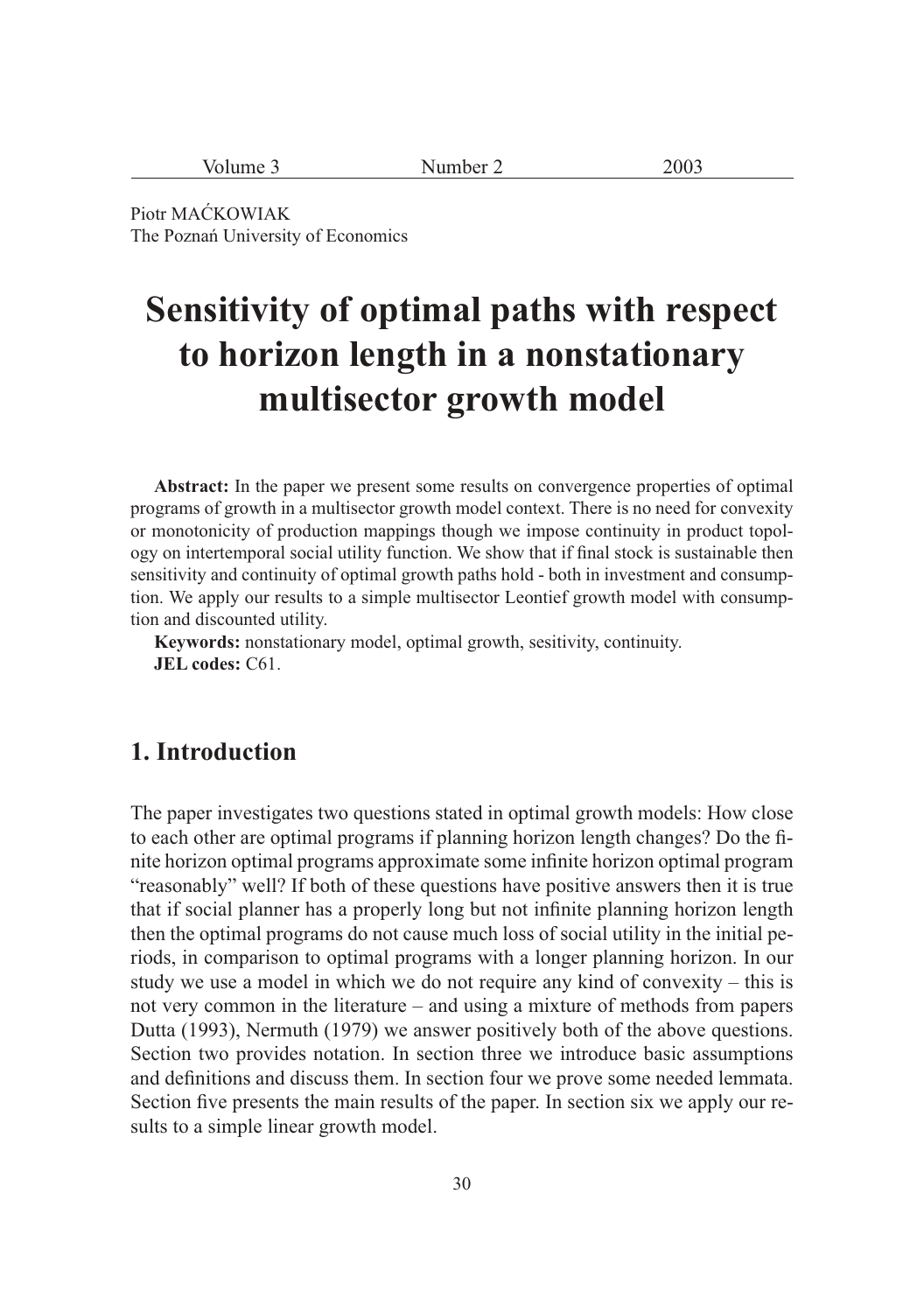#### **2. Notation**

Let  $S = \mathbb{R}^l_+$  denote the nonnegative orthant of *l*-dimensional real vector space  $R^l$  equipped with euclidean norm and  $N = \{1, 2,...\}$ . For all  $t \in N$   $S_t := S$  and  $S_c^T := \prod_{t=1}^T S_t$ *t*  $:= \prod_{t=1}^T S_t$ ,  $S_x^T := S$  $\mathbf{f} = \mathbf{S}_c^T, \ \mathbf{S}_c := \mathbf{S}_c^{\infty} = \prod_{t=1}^{\infty} \mathbf{S}_t$  $\sum_{t=1}^{\infty} S_t$ ,  $S_x := S_c$ . If  $c \in S_c^T$   $(c \in S_c)$  it means  $c = \left\{c_t\right\}_{t=0}^T \left(c = \left\{c_t\right\}_{t=0}^{\infty} \right)$ . Analogously for members of  $S_x$  and  $S_c^T$ . For  $x, y \in S$   $x \geq y$ means  $x_i \ge y_i$ ,  $i = 1,..., l$ ;  $x \ge y$  means  $x \ge y$  and  $x \ne y$ .

#### **3. The model**

We present a version of the model described in Dutta (1993) and Nermuth (1979). *Ft* represents production mapping whose argument is an input and value is an output available from the given input after a fixed unit of time. We take the following assumptions on  $F_t : \forall t \in \mathbb{N}$ 

(1)  $F_t$ :  $S \rightarrow 2^s$  is upper hemicontinuous and compact valued;

- (2)  $\forall x \in S \ F_t(x) \neq \emptyset, F_t(0) = \{0\};$
- (3)  $\forall \varepsilon > 0 \exists \delta > 0 : 0 < ||x|| < \delta \Rightarrow \exists y \in F_{\varepsilon}(x) : 0 < ||y|| < \varepsilon;$

(4)  $x \ge 0$  and  $0 \in F(x) \ne \{0\} \Rightarrow \forall \varepsilon > 0 \exists y \in F(x) : 0 < ||y|| < \varepsilon$ .

The last two assumptions are independent.

**Example 1.** Let  $F : \mathbb{R} \to 2^{\mathbb{R}+}$ 

$$
\forall x \in \mathbb{R}_{+} F(x) := \{0\} \cup \{x\}.
$$

*F fulfi lls conditions* 1*,* 2 *and* 3 *but not* 4*.*

**Example 2.** Let  $F: \mathbb{R}_+ \to 2^{\mathbb{R}_+}$ 

$$
\forall x \in \mathbb{R}_{+} F(x) := \begin{cases} \{0\} & x \in [0,1] \\ [0, x-1] & x > 1 \end{cases}
$$

*F fulfi lls conditions* 1*,* 2 *and* 3 *but not* 4*.* The class of multifunctions fulfilling 1–4 is not empty.

**Example 3.** Let *A* be a positive square matrix of size *n*. Let  $F: \mathbb{R}^n_+ \to 2^{\mathbb{R}^n_+}$ 

$$
\forall x \in \mathbb{R}^{\mathsf{n}}_{+} F(x) := \{ y \in \mathbb{R}^{\mathsf{n}}_{+} : Ay \leq x \}.
$$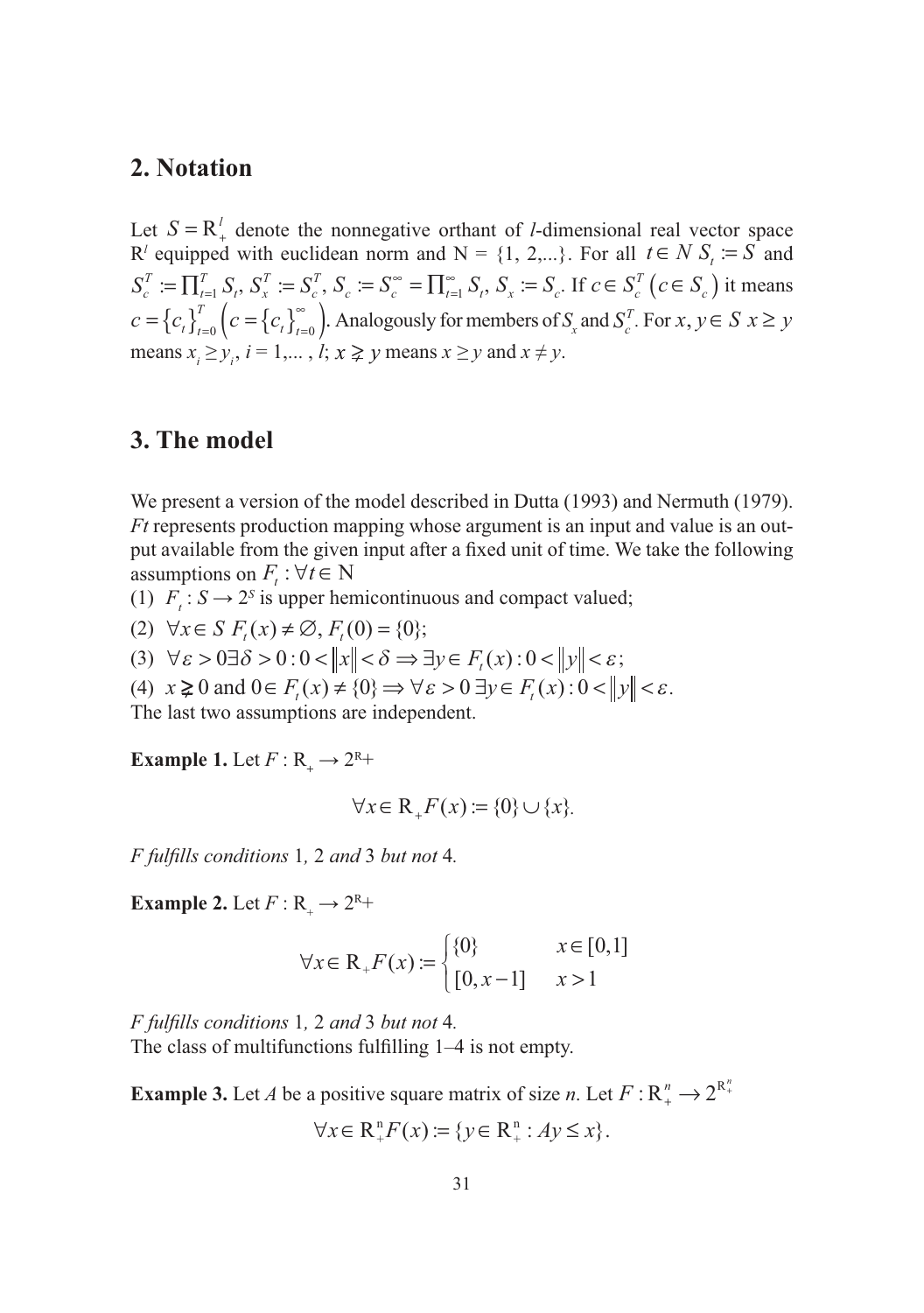We do not assume any convexity of images of  $F_t$  – the sets  $F_t(S)$  are even not necessarily connected. In papers by Dutta (1993), Nermuth (1979) assumptions on *F*<sub>,</sub> guarantee connectedness of images.

The first two assumptions are standard in multisector growth literature. Assumptions  $(3)$ ,  $(4)$  are fulfilled for example in the case when technology is productive (i.e. from a nonzero input we can get a nonzero output) and a possibility of costless waste is assumed. It should be noted that all the above assumptions are implied by standard assumptions in multisector growth models (see McKenzie (1986)). In the paper by Nermuth (1979) assumption (2) is not taken whereas the other assumptions are in at least a stronger form. Although the main proposals in papers of Dutta (1993), Nermuth (1979) refer to Brock's article Brock (1971), they do not use assumption (2).

Fix some  $x_0 \in S$ . *Feasible process* starting from a given  $x_0$  is a sequence  $(c, x) \in S_c x S_x$  such that  $\forall t \in N$   $c_t + x_t \in F_{t-1}(x_{t-1})$  where  $c_t, x_t$  denote consumption and capital stock inputs in period *t* respectively. Denote the set of all feasible processes by *P* (in what follows we keep  $x_0$  fixed). Futher we assume that  $S_c \times S_x$  and all its subsets (to be defined) are equipped with product topology (pointwise convergence topology). We call a vector  $b \in S$  *attainable* if there exists  $T \in N$  such that for some feasible process  $(x, c) \in P$  holds  $x_r \geq b$ . We call a vector  $b \in$  *Sstrongly attainable* (Nermuth (1993)) if it is attainable and  $\forall 0 \neq x \in S \forall T \in N \exists \tau \in \{0,1,2,...\}$ :  $\exists \{x_t\}_{t=T}^{T+\tau} x_T = x, x_{t+1} \in F_t(x_t), x_{T+\tau} \geq b$ . We call a vector  $b \in S$  *sustainable* if it is strongly attainable and there exists  $T \in N \forall t \geq T \ \forall x \geq b : b \in F_{t}(x)$ . We denote the set of all sustainable vectors by  $P_s$ . It follows that  $0 \in P_s$ . Define

$$
\forall b \in P s \forall t \in \mathbb{N} \quad P_b(t) := \{(c, x) \in P : x_t \ge b\}, \qquad P_b(\infty) := P,
$$
  

$$
P'_b(T) = \text{proj}_{S_x^T \times S_x^T} P_b(T) \times ((0, 0), (0, 0), \dots), \qquad P'_b(\infty) := P.
$$

A pair  $(x, c)$  belongs to  $P'_{b}(T)$  if there exists a pair  $(c', x') \in P_{b}(T)$  such that  $c_r = c^r$ ,  $x_r = x^r$ ,  $r = 1,..., T$  and  $c_r = x_r = 0, r \ge T + 1$ . We can treat  $P_b$ ,  $P^r_b$  as mappings from  $N \cup \{\infty\}$  into  $2^{S_c \times S_x}$ . To consider their continuity we need to introduce a topology on their domains. On the set  $N \cup \{\infty\}$  define a base for a topology of sets of form (Nermuth (1979))

$$
\{t\}, t = 0, 1, ...,
$$
  

$$
Z_T := \{t \in \mathbb{N} : t \geq T \text{ or } t = \infty\}, T \in \mathbb{N}.
$$

It is easy to see that the base defines a Hausdorff topology. We also introduce an intertemporal social utility function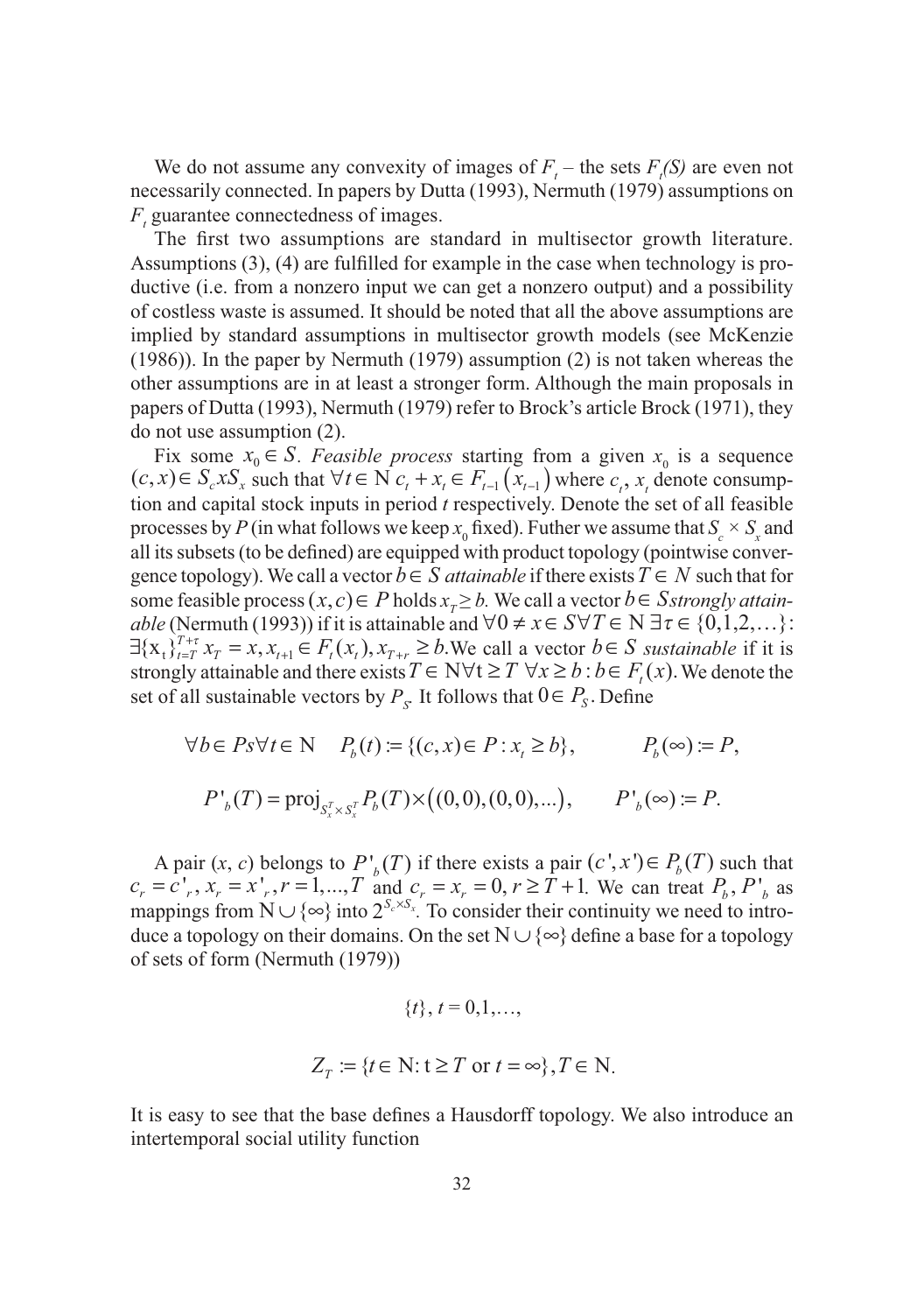$$
V: S_c \to \mathbf{R},
$$

which is continuous with respect to product topology on  $S_c$ . The arguments of *V* are consumption streams  $c = (c_1, c_2, \ldots)$  where each  $c_t$  represents consumption in period *t.* It is not very common to use such a form of intertemporal utility function in multisector models without any assumption of time separability but our considerations do apply for time additive separable utility models which are standard in the optimal growth theory. We stress that domain of  $V(\cdot)$  is  $S_{\varepsilon}$  since Dutta's example 3.1 in Dutta (1993) invalidates our main results on sensitivity and continuity of optimal paths if  $V(\cdot)$  is not continuous on  $S_c$ .

#### **4. Continuity lemmata**

**Lemma 1.**  $\forall \epsilon > 0 \forall t, T \in \mathbb{N} \exists \{x_r\}_{\tau=t}^{t+T} \in S_{x}^{T+1}: \forall \tau = t, ..., T \quad x_{\tau+1} \in F_{\tau}(x_r)$ *x*  $T \in N \exists \{x_r\}_{\tau=t}^{t+T} \in S_{x}^{T+1} : \quad \forall \tau = t, ..., T \quad x_{\tau+1} \in F_{\tau}(x_r),$  $\forall \tau = t, ..., T + 1 \quad 0 < ||x_\tau|| < \varepsilon.$ 

**Proof.** The lemma will be proven by induction with respect to *T*. Fix any  $t \in N$ and *T* = 1. By assumption 3 for any  $\varepsilon > 0$  there exists  $\delta > 0$  such that for all  $x_t \in S$ ,  $0 < ||x_t|| < \delta$  there exists  $x_{t+1} \in S$ ,  $0 < ||x_{t+1}|| < \varepsilon$  :  $x_{t+1} \in F_t(x_t)$ . W.l.o.g. we can take  $x_t \in S$ ,  $0 < ||x_t|| < \varepsilon$ , such that some of it coordinates equals zero. Assume that the thesis is true for *T*. We will show that it holds for  $T + 1$ . Suppose that  $\{x_{\tau}\}_{\tau=t}^{t+T}$  fulfills  $x_{\tau+1} \in F_{\tau}(x_{\tau}), 0 < ||x_{\tau}|| > \varepsilon_1$  for some  $\varepsilon_1 > 0$ . Fix any  $\varepsilon > 0$ . By taking  $\varepsilon_1 > \varepsilon$  we find that there exists (by assumption 3)  $x_{T+1} \in F_{t+T}(x_T)$ :  $0 < ||x_T|| < \varepsilon$ which proves the lemma.

We fix  $x_0 \in S$ . For a proof of the next lemma see Nermuth (1979).

**Lemma 2.** Sets  $P_b(T)$  are nonempty and compact in product topology for all  $T \in \mathbb{N} \cup \{\infty\}, b \in P_s$ 

**Lemma 3.** For any fixed  $b \in P_s$ ,  $P_b(\cdot)$  is a continuous mapping.

**Proof.** If  $b = 0$  then  $\forall T \in \mathbb{N} \cup \{\infty\}$ :  $P_b(T) = P$ , and  $P_b(\cdot)$  is continuous. Assume that *b*  $\neq$  0. To prove that *P<sub>b</sub>*( $\cdot$ ) is continuous at any *t*  $\in$  N  $\cup$  { $\infty$ } it is sufficient and necessary to show that it is upper hemicontinuous and lower hemicontinuous at any

*t*. Since  $N \cup \{\infty\}$  and *P* are first countable and Hausdorff it is equivalent to show that any  $\{t_n\}_{n=1}^{\infty}$ ,  $t_n \longrightarrow t$  and  $\{(c^n, x^n)\}_{n=1}^{\infty}$ ,  $(c^n, x^n) \in P_b(t)$  $\{(c^n, x^n)\}_{n=1}^{\infty}, (c^n, x^n) \in P_b(t_n)$  $_1, (c^n, x^n) \in P_b(t_n)$  there exists a convergent subsequence (we do not change indices)  $(c^n, x^n) \longrightarrow (c, x) \in P_b(t)$  and for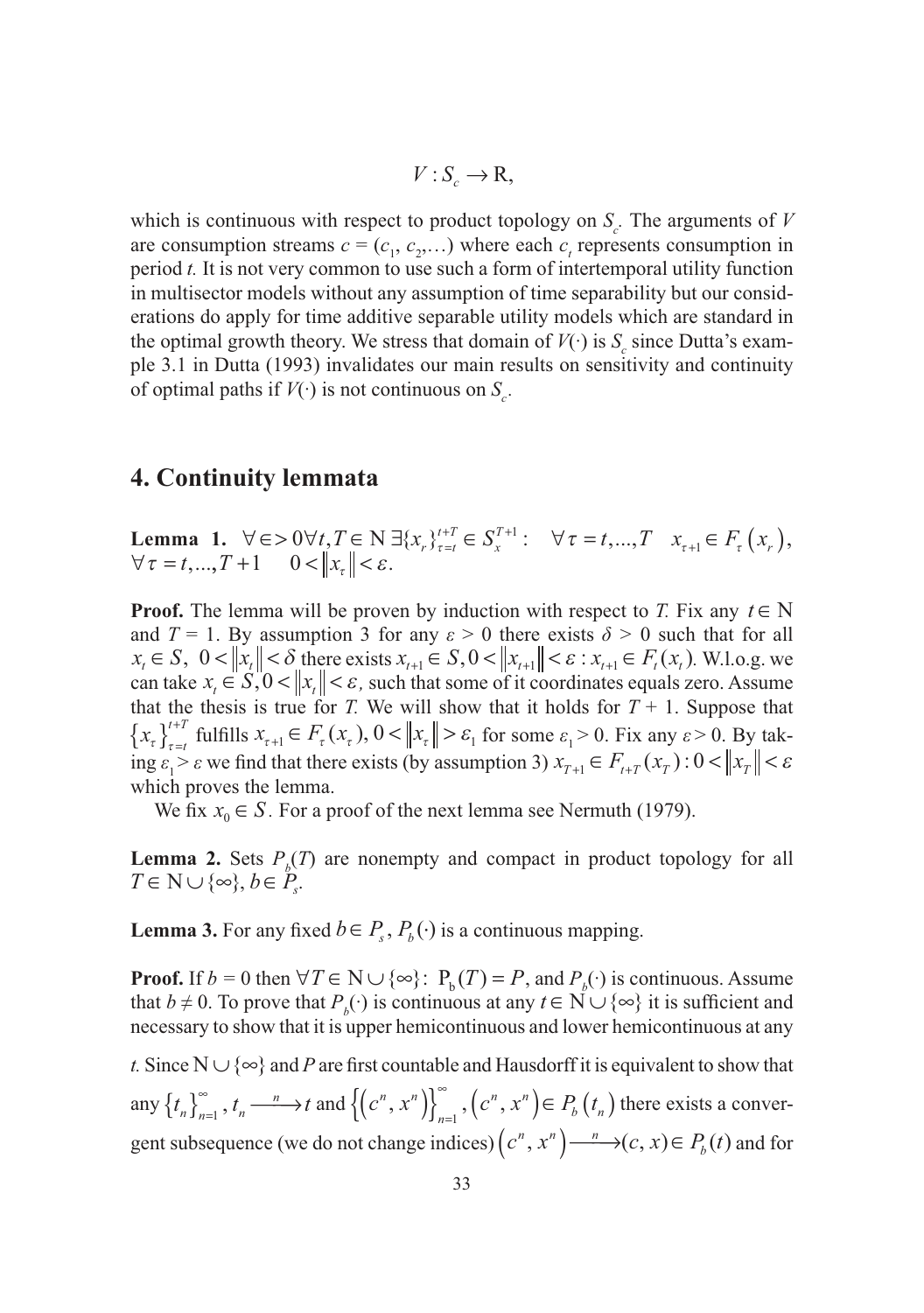any  $(c, x) \in P_b(t)$  and any  $\{t_n\}_{n=1}^{\infty}$ ,  $t_n \longrightarrow t$  there exist  $(c^n, x^n) \in P_b(t_n)$ ,  $n \in \mathbb{N}$ such that  $(c^n, x^n) \longrightarrow (c, x)$  in product topology (see Aliprantis and Border (1999, p. 534, theorem 16.21)). From the definition of the topology on  $N \cup \{\infty\}$  it is easily seen that a possible lack of continuity occurs only at  $t = \infty$ . Suppose that  $\left\{t_n\right\}_{n=1}^{\infty}, t_n \longrightarrow \infty$  and  $\left\{\left(c^n, x^n\right)\right\}_{n=1}^{\infty} \in P_b(r_n)$  $P_b(t_n)$ . Since  $\forall n \ P_b(t_n) \subset P_b(\infty) = P$  and *P* is compact then using Cantor diagonal process we can choose a convergent subsequence. Obviously, the limit process belongs to  $P_b(\infty) = P$  – the upper hemicontinuity follows. Assume now that  $(c, x) \in P$ , where  $c = \{c_t\}_{t=1}^{\infty} \in S_c$ ,  $x = \{x_t\}_{t=1}^{\infty} \in S_c$  $\overline{a}$  $S_c, x = \{x_t\}_{t=1}^{\infty} \in S_c,$  $\{t_n\}_{n=1}^{\infty}$ ,  $t_n \longrightarrow \infty$  and  $t_{n+1} > t_n$ . If  $\forall t \in \mathbb{N}$  c<sub>t</sub> + x<sub>t</sub>  $\neq 0$  then under assumption (2) ∀ $t \in N$  *x*<sub>t</sub> ≥ 0. By sustainability of *b* for every  $n = 1, 2,...$  there exists the smallest nonnegative integer  $T_n$  and a sequence  $\left\{x \atop r \right\}_{r=t_n}^{n} \in S$  $t_n + T$ *x T n*  $\left\{ x \, \int_{\tau}^n \right\}_{\tau = t_n}^{t_n + T_n} \in S_x^{T_n + 1}$  such that  $\forall \tau = t_n, ..., t_n + T_n : x_i^m = x_{\tau}, x_{t_n + T_n}^m \ge b$  $t_n + T$  $a_1, ..., a_n + T_n : x_{\tau}^m = x_{\tau}, x_{\tau}^m \ge b$  and  $x_{\tau}^m \in F_{\tau-1}(x_{\tau-1}^m)$ . It follows that  $\forall n$ a feasible process  $(\overline{c}^n, \overline{x}^n)$  defined by

$$
(\overline{c}_{\tau}^{n}, \overline{x}_{\tau}^{n}) := \begin{cases} (c_{\tau}, x_{\tau}) & r = 1, ..., t_{n} \\ (0, x_{\tau}^{n}) & r = t_{n} + 1, ..., t_{n} + T_{n} - 1 \\ (0, b) & r = t_{n} + T_{n}, t_{n} + 1, ... \end{cases}
$$

is feasible though it is possibly not in  $P_b(t_n)$ . Let  $n_0 = 1$  and define recursively  $n_j$ ,  $j = 1$ , 2, 3,… as follows:  $n_{j+1}$  is the greatest nonnegative integer for which  $n_{j-1} + 1 \le n \le n$  $m_j$  implies  $(\overline{c}^{n_{j-1}}, \overline{x}^{n_{j-1}}) \notin P_b(t_n)$ . We have that sequence  $(c^n, x^n) := (\overline{c}^{n_{j-1}}, \overline{x}^{n_{j-1}})$ ,  $n_{j-1} + 1 \le n \le n_j, j = 1, 2, \dots$  fulfills  $\forall n (c^n, x^n) \in P_b(r_n)$  and  $(c^n, x^n) \longrightarrow$  $(c, x)$ .

Suppose now that for the previously fixed  $(c, x) \in P$  there exists  $t \in N$  such that  $c_t + x_t = 0$ . It implies that  $\forall t' \ge t : c_{t'} = x_{t'} = 0$ . Let  $T_0$  denote the first period such that  $x_{T_0} \neq 0$  and  $\forall t \geq T_0 + 1$ :  $x_t = 0$ . W.l.o.g. we may assume that  $\forall n : t_n > T_0$ . From lemma 1, sustainability of *b* for any  $\varepsilon > 0$  and for each  $n \in N$  we can construct a sequence  $\{x\}_{T}^{n}$  $\left\{ x \frac{m}{T} \right\}_{T=T_0+}^{t_n+T_n}$  $\int_{0}^{\pi}$  such that  $\forall \tau \in \{T_0 + 1, ..., t_n\} : 0 < ||x|^m \le \varepsilon t_n^{-1}$  $\left\{x_{0}^{n}+1, \ldots, t_{n}\right\}: 0 < \left\|x_{\tau}^{n}\right\| < \varepsilon t_{n}^{-1}$  and  $\forall \tau \in \left\{ T_0 + 1, \ldots, t_n + T_N \right\} x \,^m_{\tau+1} \in F_\tau \left( x \,^m_{\tau} \right), x \,^m_{\tau_n + T_n} \geq b$  $T_0 + 1, ..., t_n + T_N$   $x_{\tau+1}^m \in F_\tau(x_{\tau}^m), x_{t_n + T_n}^m \ge b$  where for each *n*  $T_n$  is the smallest nonnegative number for which it is possible to reach *b* starting from  $x_{t}^{m}$ *n*  $\frac{m}{t}$ . Now fix  $\varepsilon$  so small that  $x \cdot x_{T_0+1}^m \in F_{T_0}\left(x_{T_0}\right), \|x \cdot x_{T_0+1}^m\| < \varepsilon t$  $T_0 \left( \mathcal{F} T_0 \right)$   $|| \mathcal{F} T_1$  $T_{T_0+1}^n \in F_{T_0}\left(x_{T_0}\right), \left\|x_{T_0+1}^m\right\| < \varepsilon t_n^{-1}$  $\mathcal{E}_{t_{n}}\in F_{T_{0}}\left(x_{T_{0}}\right),\left\Vert x_{T_{0}+1}^{m}\right\Vert <\varepsilon t_{n}^{-1}$  (this is possible by assumption 4 and sustainability of  $b \neq 0$ ) and  $c_{T_0+1} \geq x_{T_0+1}^m \geq 0$  if  $c_{T_0+1} \neq 0$  (this can be done by the proof of lemma 1). Now define  $\forall n \in \mathbb{N}$  a feasible process  $(\overline{c}^n, \overline{x}^n)$  defined by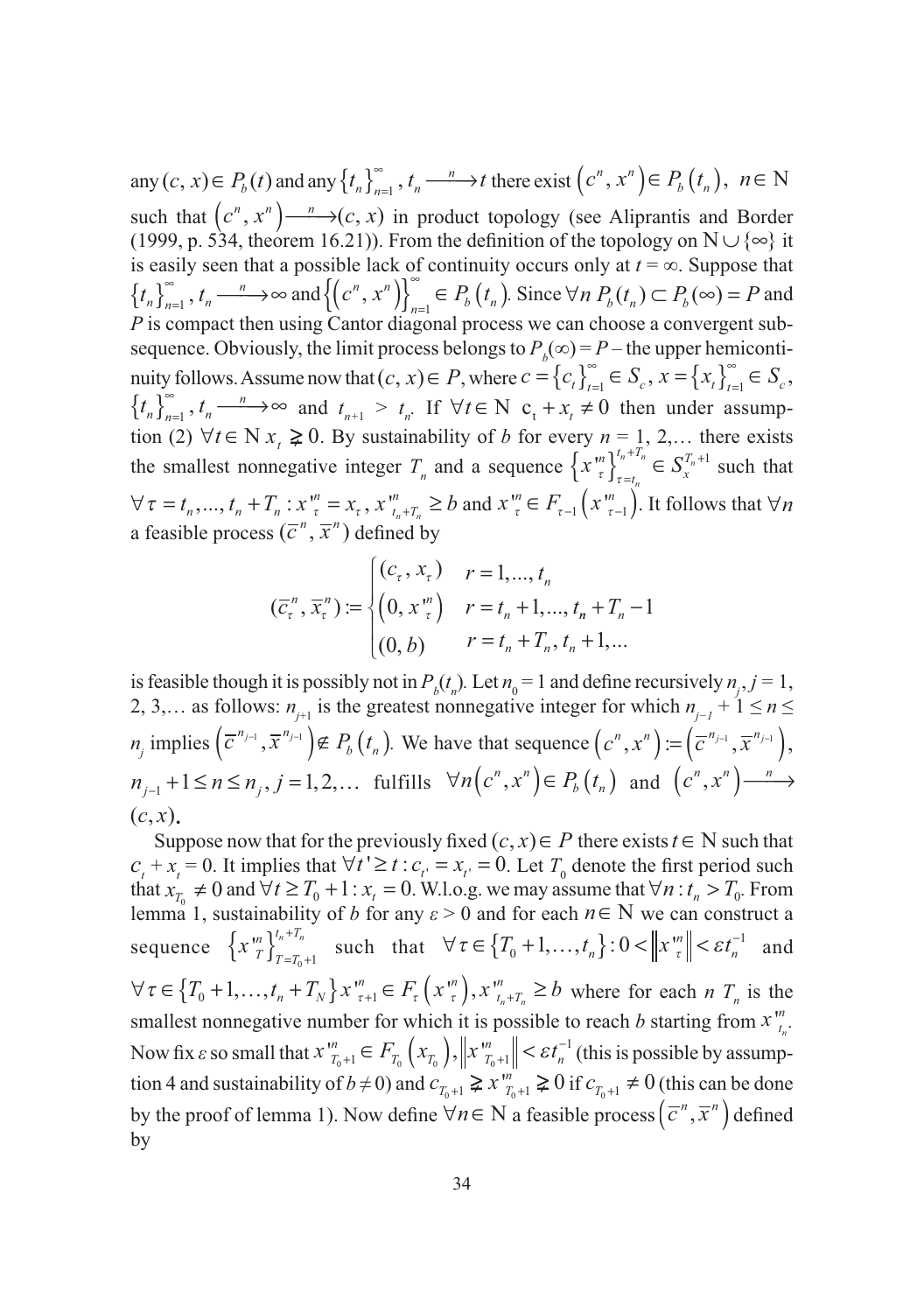$$
\left(\overline{c}_{\tau}^{n}, \overline{x}_{\tau}^{n}\right) := \begin{cases} \left(c_{\tau}, x_{\tau}\right) & \tau = 1, ..., T_{0} \\ \left(c_{\tau}, x_{\tau}^{m}\right) & \tau = T_{0} + 1 \\ \left(0, x_{\tau}^{m}\right) & \tau = T_{0} + 2, ..., t_{n} + T_{n}, \\ \left(0, b\right) & \tau = t_{n} + T_{n} + 1, ..., \end{cases}
$$

where  $c'_{T_0+1} = 0$ , if  $c_{T_0+1} = 0$  and  $c'_{T_0+1} = c_{T_0+1} - x''_{T_0+1}$  if  $c_{T_0+1} \ge 0$ . Proceeding as previously we can find numbers  $n_j$ ,  $n_{j-1} < n_j$  and a sequence  $(c^n, x^n) \rightarrow (c, x)$ such that  $\forall n (c^n, x^n) \in P_b(t_n)$ .

**Lemma 4.**  $P'_{b}(\cdot)$  is a continuous mapping.

**Proof.** As in the previous lemma we have to show continuity only at  $T = \infty$ . Suppose that  $t_n \longrightarrow \infty$ ,  $t_n \le t_{n+1}$  and  $(c^m, x^m) \in P$ ,  $(t_n)$ . By definition of  $(c^m, x^m) \forall n \exists$  $(c^n, x^n) \in P_b(r_n)$  :  $(c_{\tau}^m, x_{\tau}^m) = (c_{\tau}^n, x_{\tau}^m), \tau = 1, ... T$  $(c^n, x^n) \in P_b(t_n)$ :  $(c^n, x^n) = (c^n, x^n)$ ,  $\tau = 1, \ldots, T_n$ . Since  $P_b(\cdot)$  is u.h.c. we can choose a convergent subsequence (no change of indices)  $(c^n, x^n) \xrightarrow{n} (c, x) \in \mathbb{R}$  $P_b(\infty)$ . This is convergence in product topology (coordinatewise) so it follows that  $(c^m, x^m) \longrightarrow (c, x)$  and since  $(c, x) \in P_b(\infty)$  it follows that  $(c, x) \in P_b(\infty)$ and is u.h.c. Suppose now that  $(c', x') \in P'_{b}(\infty) = P_{b}(\infty) = P$  and  $t_{n} \longrightarrow \infty$ ,  $t_n < t_{n+1}$ . From lower hemicontinuity of  $P_b(\cdot)$  for each  $n \exists (c^n, x^n) \in P_b(t_n)$  and  $(c^n, x^n) \longrightarrow (c', x')$ . Define now  $\forall n \in \mathbb{N}$ 

$$
c'':=(c_1'',c_2'',\ldots,c_{t_n}^n,0,0,\ldots),
$$

$$
x^{"\prime}:=(x_1^n,x_2^n,\ldots,x_{t_n}^n,0,0,\ldots).
$$

By the above construction we see that  $\forall n (c^{\prime n}, x^{\prime n}) \in P_{b}(t_{n})$  and  $(c^{\prime n}, x^{\prime n}) \longrightarrow$  $(c', x')$  – lower hemicontinuity is proven.

### **5. Continuity and sensitivity of optimal paths**

For each  $T \in N \cup \{\infty\}$  consider an optimization problem

$$
\sup V(c')
$$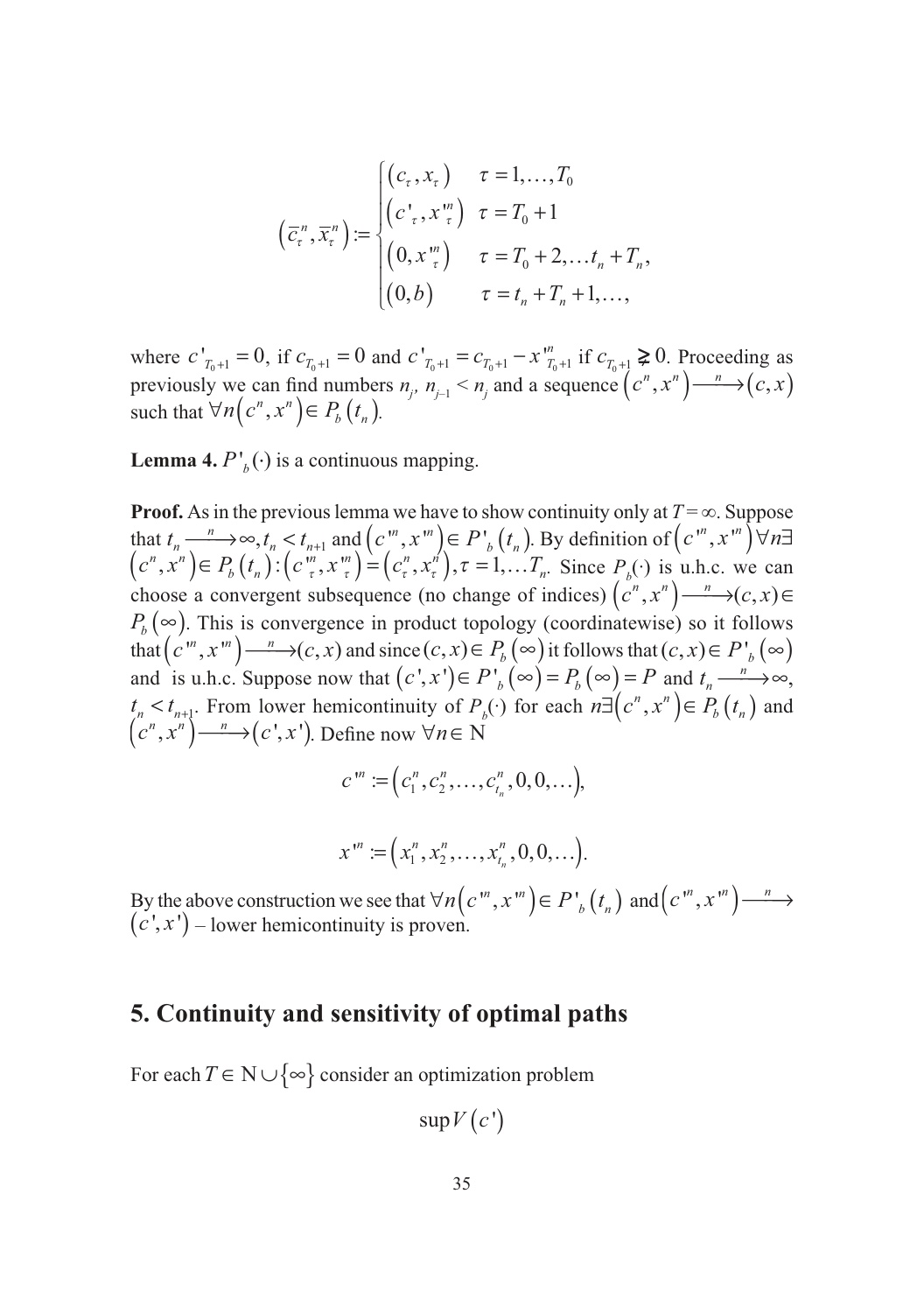$$
(c',x') \in P'_{b}(T).
$$

Whenever  $T \in N$  we have to do with finding the optimal consumption and utility level in a finite horizon. If  $T = \infty$  the above problem is to find optimal consumption and utility level under infinite horizon. Let  $\forall T \in N \cup \{\infty\}$ 

$$
\overline{V}(T) := \sup_{(c',x') \in P_b(T)} V(c'),
$$
  

$$
\overline{P}(T) := \{ (c',x') \in P_b(T) : V(c') = V(T) \}.
$$

**Theorem 1.**  $\overline{V}$  :  $N \cup \{\infty\} \rightarrow R$ ,  $\overline{P}$  :  $N \cup \{\infty\} \rightarrow 2^{S_c \times S_x}$  are well-defined continuous function and a u.h.c. mapping respectively.

**Proof.** From continuity of  $V(\cdot)$  and lemma 3 it follows that the family of problems (1) is well defined i.e. the suprema are achieved. The second part of thesis is implied by Berge's Maximum Theorem (see Berge (1963, p. 116)).

Since  $P \subset S_{\alpha} \times S_{\alpha}$  is equipped with the product topology, the product topology a base of neighborhoods of every point is given by a family of sets  $(c, x) \in P$ 

$$
U_{N,\varepsilon}(c,x) := \left\{ (c',x') \in P : \left\|c_{\tau} - c_{\tau}\right\| < \varepsilon, \left\|x_{\tau} - x_{\tau}\right\| < \varepsilon, \tau = 1, \ldots, N \right\} N \in \mathbb{N}, \varepsilon > 0.
$$

For a given  $A \subset P$ ,  $N \in N$ ,  $\varepsilon > 0$  we define an open neighborhood of A

$$
U_{N,\varepsilon}\left(A\right) := \bigcup_{(c,x)\in A} U_{N,\varepsilon}\left(c,x\right).
$$

Upper hemicontinuity of *P* means that for each open set  $V \subseteq P, P(T) \subseteq V$  some  $T \in N \cup \{\infty\}$  there exists a neighborhood *Z* of *T* such that  $P(T) \subset V, \forall T \in Z$ . If we fix  $N \in \mathbb{N}, \varepsilon > 0$  and define  $V = U_{N,\varepsilon} (P(\infty))$  then *V* is an open neighborhood of  $P(\infty)$  so that there is a neighborhood  $Z_N$  of  $\infty$  such that  $\forall T \in Z_T : P(T) \subset V$ . W.l.o.g. we can assume that  $Z_N = \{T_N(\varepsilon), T_N(\varepsilon) + 1, ...\} \cup \{\infty\}$ . We get

**Corollary 1** (Turnpike Property). For any  $b \in P_s$ , every  $N \in N$  and every  $\varepsilon > 0$  there exists a  $T_N(\varepsilon) \in N$  such that for every program  $(c', x') \in \overline{P}(T), T \geq T_N(\varepsilon)$ , there is a  $(c, x) \in P(\infty)$  such that  $||c_{\tau} - c \cdot_{\tau}|| < \varepsilon, ||x_{\tau} - x \cdot_{\tau}|| < \varepsilon, \tau = 1, \ldots N$ .

By the above corollary for every nonnegative integer *N* for every program (*c*, *) which brings maximal utility in a sufficiently large horizon*  $*T*$  *there is an infinite* horizon optimal program whose first *N*-period truncation lies as close of optimal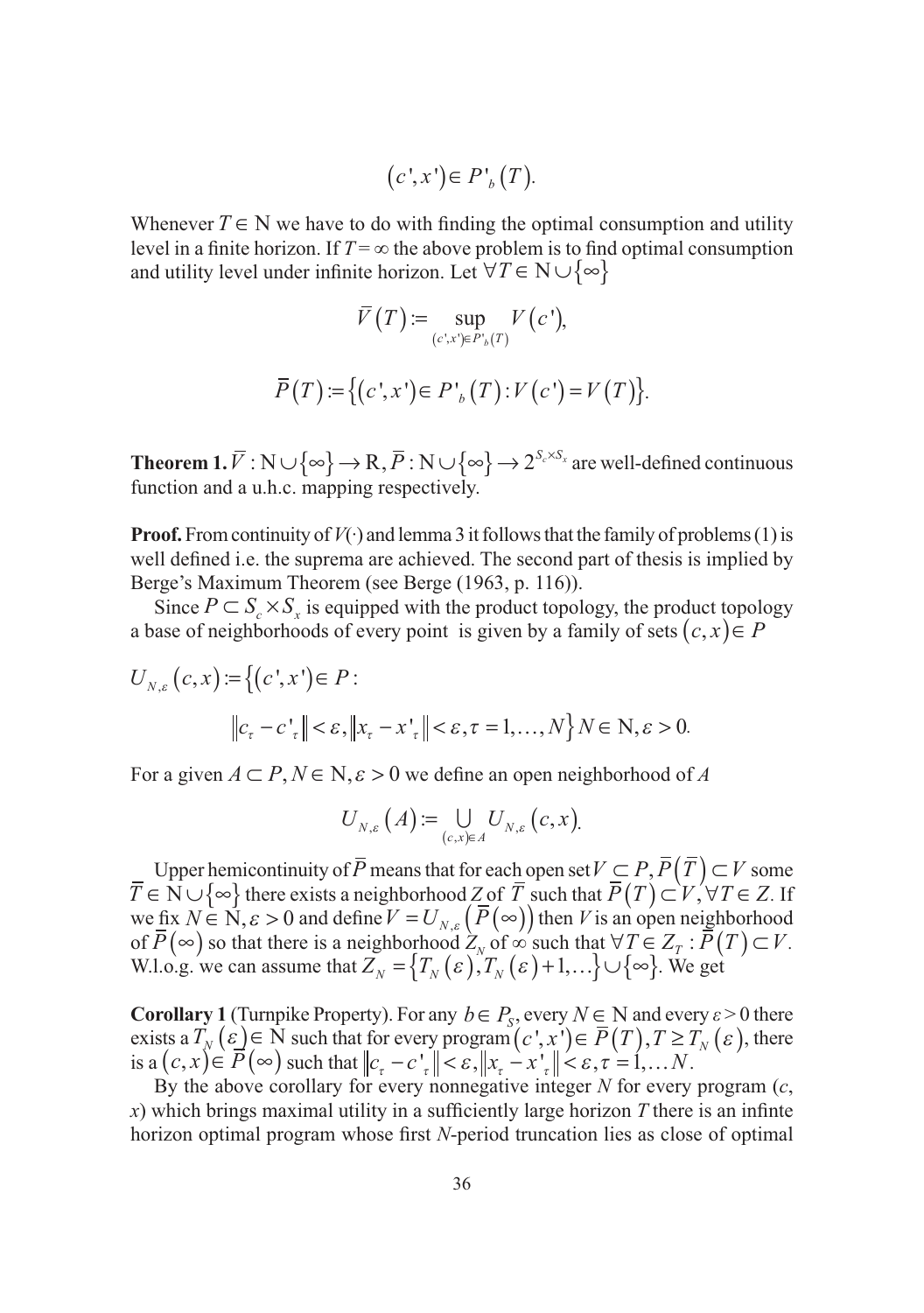*T*-period program as one wishes – this solves the continuity question (see Dutta (1993)).

## **Corollary 2.** If  $T_n \to \infty$  then  $\overline{V}(T_n) \to \overline{V}(\infty)$ .

From the corollary it follows that, independently of finite stock *b*, the optimal utility values are close to each other when the planning horizon is sufficiently long. One could show in addition that the convergence is monotonic i.e.  $\overline{V}(T) \leq \overline{V}(T+1)$  $-$  this is a simple consequence of the definition of sustainable vectors and the form of optimization problems  $(1)$ . However we should be cautious since the finite horizon problem 2 differs slightly from its analogue in the literature.

**Example 4.** Let  $V: S_c \to \mathbb{R}$  and  $V(c) = V_1(c_1) + V_2(c_2, c_3, ...)$  where  $V_i(...)$ ,  $i = 1, 2$ are continuous functions. In case of finite optimization for  $T = 1$  we have

$$
\sup \{ V_1(c_1) + V_2(0, 0, \ldots) \}
$$

$$
(c, x) \in P'_{b}(1),
$$

while its literature counterpart is

$$
\sup V(c_1)
$$

$$
(c, x) \in P'_{b}(1).
$$

It is easily seen that maximands  $\overline{c} = (\overline{c}_1, 0, \ldots)$  of the above problems are the same but it may be the case that  $V_1(\overline{c_1}) > V_1(\overline{c_1}) + V_2(0,0,...) = V(\overline{c_1},0,0,...)$  and even  $V_1(\bar{c}_1) > V(c)$  for all  $(c, x) \in P'_{b}(T)$ ,  $T \in \{2, 3, ...\} \cup \{\infty\}$ . In case of time additive separable utility function taking only nonegative values (periodwise) this 'anomaly' vanishes.

Nevertheless the above example does not invalidate any of our results.

**Corollary 3.** Assume uniqueness of the infinite horizon optimal program and fix some  $N \in N$ . For sufficiently large horizons length  $T \in N$  optimal *T*-period programs are as close to each other in first *N* periods as one wishes.

Corollary 3 solves the sensitivity question (see Dutta (1993)).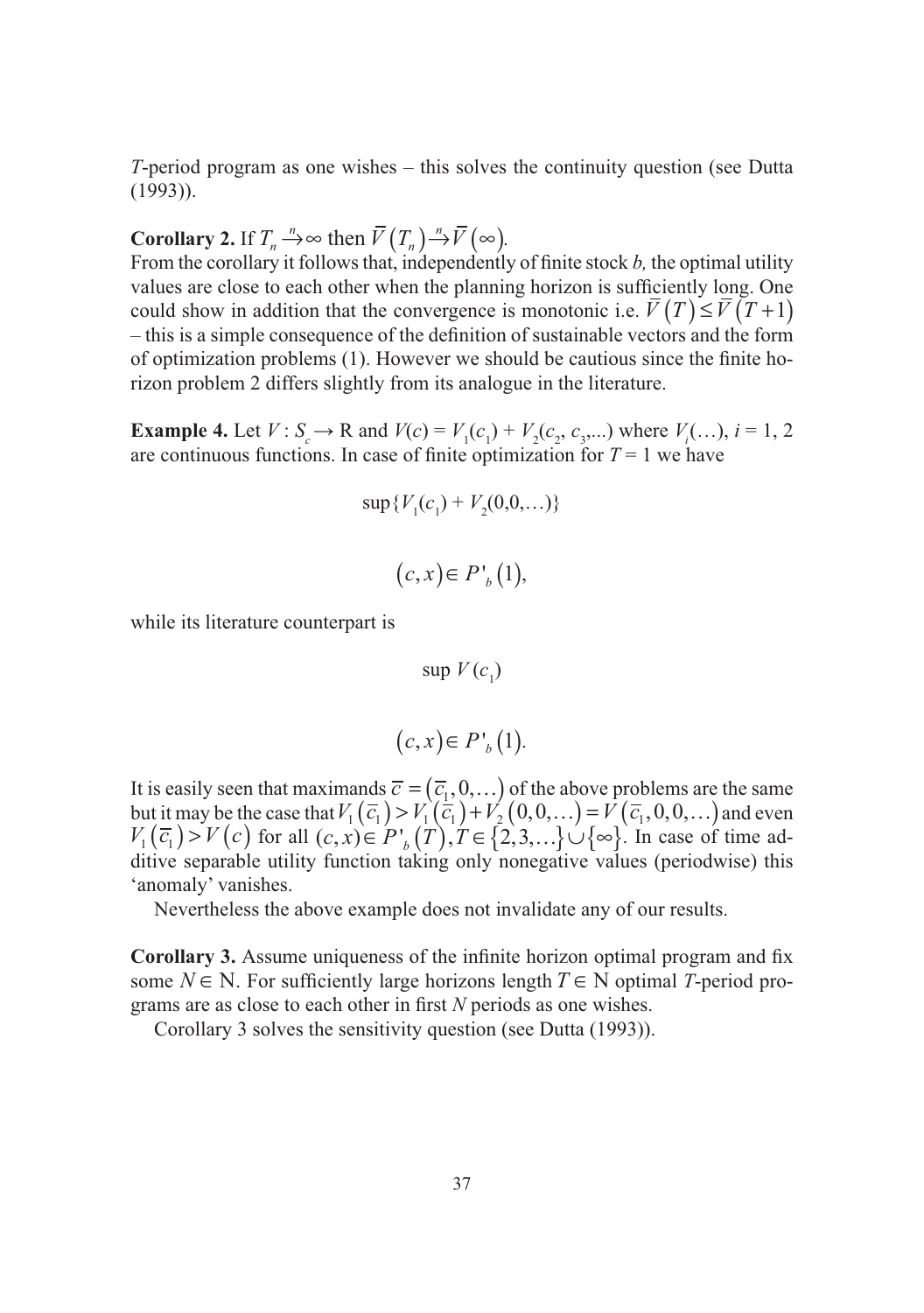#### **6. An application**

In this section we will apply our results to a simple dynamic Leontief model. Let *A*  be a nonnegative, indecomposable and productive square matrix of size  $l<sup>1</sup>$ . Define  $\forall x \in S$ 

$$
F(x) := \{ y \in S : Ay \le x \}
$$

and let  $\forall t = 0, 1, \dots F_t = F$ . It is easily seen that assumptions 1-4 are fulfilled by indecomposability and productivity of matrix *A.* Assume that there is one period utility function  $U: S \to \mathbb{R}$  which is continuous, strictly concave and bounded. Define a multiperiod social utility function  $V: S_c \to \mathbb{R}$ :

$$
\forall c \in S_c : V(c) = \sum_{t=1}^{\infty} \beta^{-t} U(c_t),
$$

where  $\beta > 1$  is a fixed discount factor. It is easy to see that  $V(\cdot)$  is continuous in product topology. Fix an initial vector  $x_0 \in S$ . A feasible path is e sequence  ${c_i x_i}_{i=1}^{\infty} \in S_c \times S_x$  such that  $\forall t \ c_t + x_t \in F_{t-1}^0(x_{t-1})$ . A feasible process  $(c, x)$  is called *optimal* if  $V(c) \ge V(c')$  for any feasible process  $(c', x')$ . We see that 0 is a sustainable vector in this model. From decomposability and productivity of *A* it follows that there is a unique optimal process if it exists. Now we can use corollaries 1-3 to get desired conclusions on sensitivity and continuity characteristics of long-term planning. Results of Dutta (1993) and Nermuth (1979) do not apply here since their assumptions on production mappings are not fulfilled<sup>2</sup>.

#### **7. Conclusions**

In the paper we proved under quite general assumptions that for a sufficiently long planning horizon the initial periods of optimal programs do not diverge from each other if there is a unique infinite horizon optimal program - this is valid for consumption and investment programs. We also showed that optimal utilities converge independently of the final stock requirement. These results refer to the most common models used in the literature.

<sup>&</sup>lt;sup>1</sup> For the definitions see for example Dasgupta and Mitra (1999) or Nikaido (1968). In the latter term 'productive' is equivalent to 'workable'.

<sup>&</sup>lt;sup>2</sup> In Dutta (1993) it is assumed  $\exists \beta > 0 \forall t : ||x|| > \beta$  and  $y \in F_{t}(x)$  then  $||y|| < ||x||$ ; Nermuth (1979) assumed  $\forall t \forall x \in S : x \in F(x)$ .